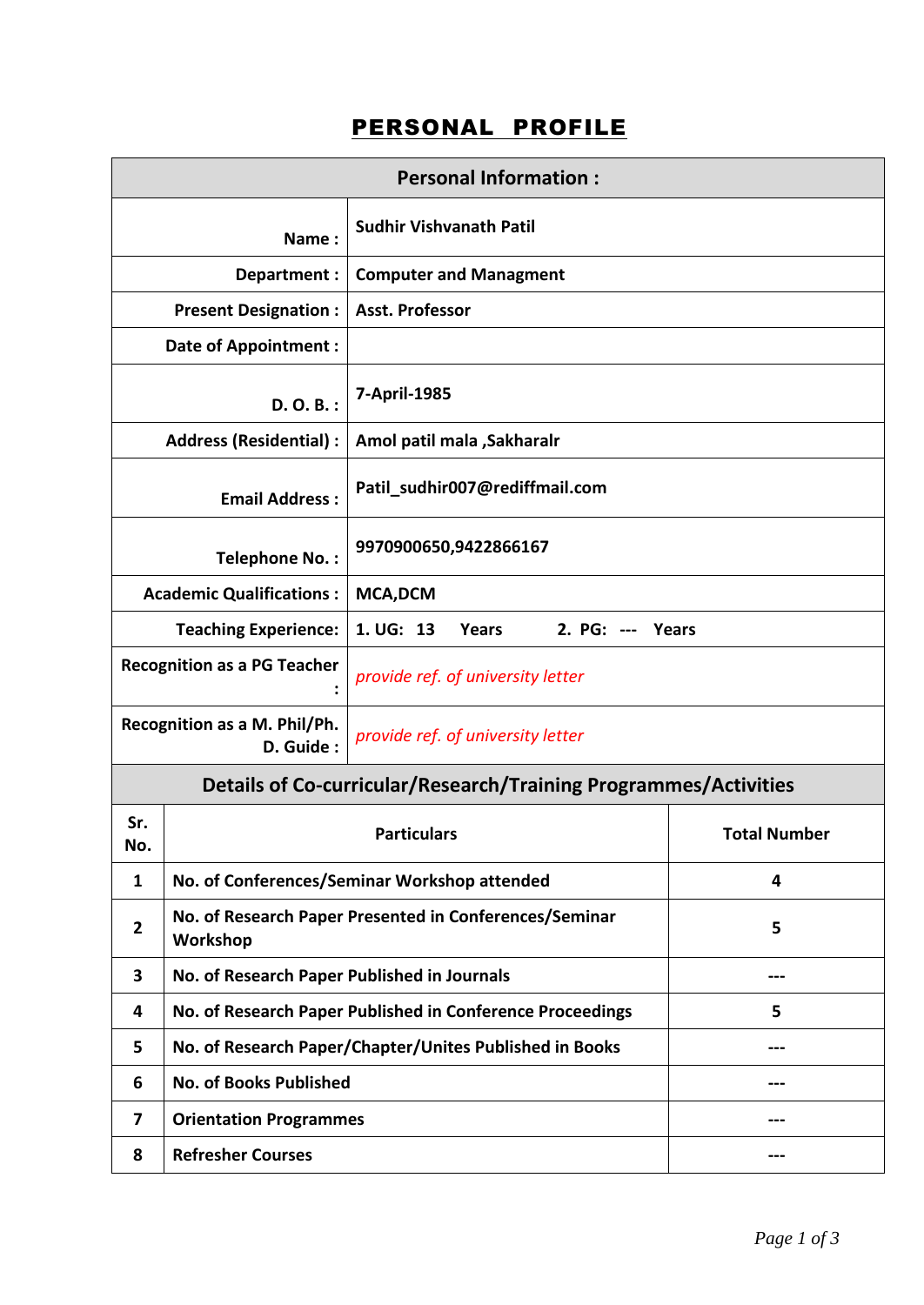| 9                                                                | <b>FDP/ Training Programmes</b>                                       |                                     |                                                                                                    |                          |                                                       |  |                                     |  |                                 |
|------------------------------------------------------------------|-----------------------------------------------------------------------|-------------------------------------|----------------------------------------------------------------------------------------------------|--------------------------|-------------------------------------------------------|--|-------------------------------------|--|---------------------------------|
| <b>Details of Research Papers Published in Research Journals</b> |                                                                       |                                     |                                                                                                    |                          |                                                       |  |                                     |  |                                 |
| Sr.<br>No.                                                       | Name of the<br>Journal                                                | <b>Title</b><br>of the<br>paper     |                                                                                                    | <b>Published</b><br>Date | <b>ISSN</b>                                           |  | Impact<br><b>Factor</b><br>(If any) |  | If UGC Ref. Journal<br>give No. |
| $\mathbf{1}$                                                     |                                                                       |                                     |                                                                                                    |                          |                                                       |  |                                     |  |                                 |
| $\overline{2}$                                                   |                                                                       |                                     |                                                                                                    |                          |                                                       |  |                                     |  |                                 |
|                                                                  | <b>Details of Research Papers Published in Conference Proceedings</b> |                                     |                                                                                                    |                          |                                                       |  |                                     |  |                                 |
| Sr.<br>No.                                                       | <b>Name Of Seminar</b><br>/ Conference                                |                                     | <b>Title of the</b><br>paper                                                                       |                          | Organizer                                             |  | <b>Published</b><br><b>Date</b>     |  | <b>ISSN/ISBN</b>                |
| 1                                                                | National<br>Conference                                                |                                     | Dr.Babasaeb<br>Ambedkar and<br>his<br>Educational<br>thought's                                     |                          | Smt.Meenalben<br>Mehta College,<br>Panchgani          |  | $20th$ Jan<br>2017                  |  | MAHENG/2012/55583               |
| 2                                                                | International<br>Conference                                           | A software<br>system for            | effective grouth<br>of Co-operative<br>sugar industry"                                             |                          | D.A.College of<br>Comm, Satara                        |  | 28th<br>Apr.2019                    |  | 978-81-926341-5-9               |
| 3                                                                | International<br>Conference                                           | on the                              | Impact of ERP<br>Implementation<br>performance<br>sugar factory                                    |                          | <b>Balwant</b><br>College, Vita                       |  | $23rd$ feb<br>2020                  |  |                                 |
| 4                                                                | International<br>Conference Inter                                     |                                     | Problems of<br>teachers in online<br>teaching during<br>lockdown period<br>of COVID-19<br>pandemic |                          | Rajashri<br>Chhatrapati<br>Shahu College,<br>Kolhapur |  | 15 <sup>th</sup> March<br>2022      |  |                                 |
| 5                                                                | National<br>Conference                                                | language<br>teaching and<br>leaning | The Importance<br>of ICT tools in                                                                  |                          | Rajashri<br>Chhatrapati<br>Shahu College,<br>Kolhapur |  | 4 <sup>th</sup> April<br>2022       |  |                                 |
|                                                                  |                                                                       |                                     |                                                                                                    |                          |                                                       |  |                                     |  |                                 |
| Details of the ongoing/completed Research Project :              |                                                                       |                                     |                                                                                                    |                          |                                                       |  |                                     |  |                                 |
| Sr.<br>No.                                                       | <b>Type</b><br>(Minor/Major)                                          | <b>Title</b>                        |                                                                                                    |                          | <b>Agency</b><br>Period                               |  | Grant<br><b>Mobilized</b>           |  | Completed/ongoing               |
| 1                                                                |                                                                       |                                     |                                                                                                    |                          |                                                       |  |                                     |  |                                 |